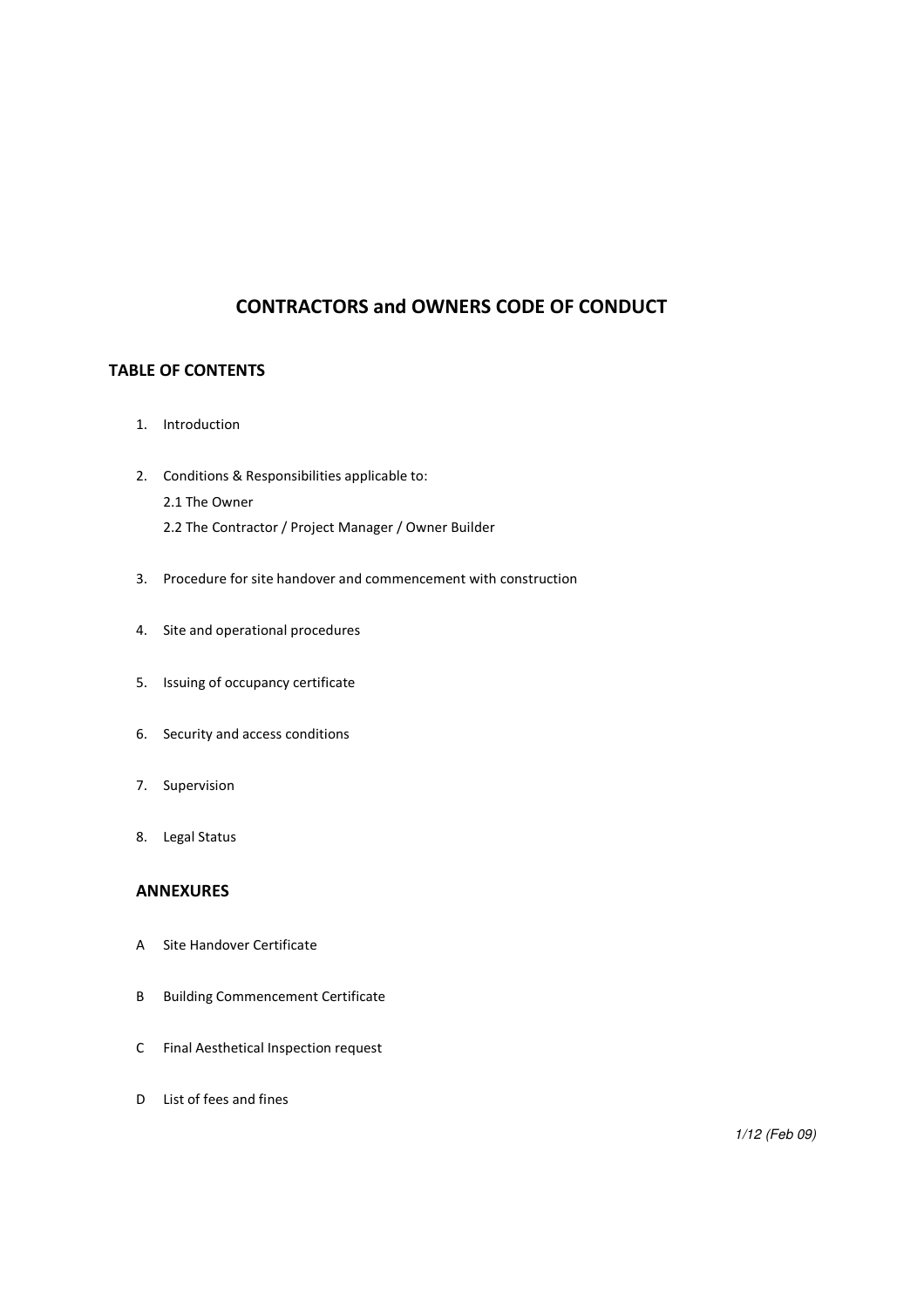## CONTRACTORS AND OWNERS CODE OF CONDUCT

(Hereafter referred to as the COC)

## 1 **INTRODUCTION.**

- 1.1 The object of the Midfield Home Owners Association (hereafter referred to as MHOA) is to promote, advance and protect the communal interest of its owners and residents and consequently ensure a safe, high quality lifestyle by managing the appropriate development of residences and related facilities (including swimming pools, shelters, outbuildings, extensions, etc) as well as communal facilities (including sport, recreation facilities, parks, security walls and buildings, etc).
- 1.2 The MHOA's Building Regulations relate to the control measures regarding access and building activities of contractors (and their suppliers). Owners of stands are obliged to bring the House Rules and Building Regulations to the attention of their building contractors since the stand owner will be held responsible for any contravention of the House Rules or Building Regulations by their contractors.
- 1.3 All owners and contractors building in Midfield Estate must sign acceptance of this COC prior to any work commencing / continuing on site. This code also applies and covers all sub- contractors working under a main contractor on any site within the boundaries of the estate. Contractors must ensure that each Sub-contractor receives a copy of this document.
- 1.4 Access to the Estate will be strictly controlled at all times both for vehicular and pedestrian traffic. Control will be exercised in terms of the prevailing Access / Security Standard Operating Procedures.
- 1.5 The conditions governing building activity which is set out in this document are rules adopted by the MHOA and are therefore binding on all owners of property within the estate, residents, their contractors and sub-contractors. **Furthermore, all Owners are obliged to ensure that their** contractors and sub-contractors are made aware of the conditions and comply strictly with them. Owners are therefore required to include these conditions in their entirety in any building contract concluded in respect of property in the Estate, and all such contracts may be required to be submitted to the MHOA for prior approval.

## 2 CONDITIONS & RESPONSIBILITIES APPLICABLE TO :

- 2.1 THE OWNER: The Owner hereby agrees and undertakes:-
- 2.1.1 "Drawing Approval"

To submit the building plans, specifications and finishes, and site development plan in the first instance, as well as the plan approval fee determined from time to time, to the MHOA for its written approval in accordance with the Aesthetical rules, and thereafter the local or any other competent authority for its approval;

Not to commence with any work whatsoever on the property until such time as the approvals, contemplated in the above have been obtained and the site has been handed over by the MHOA;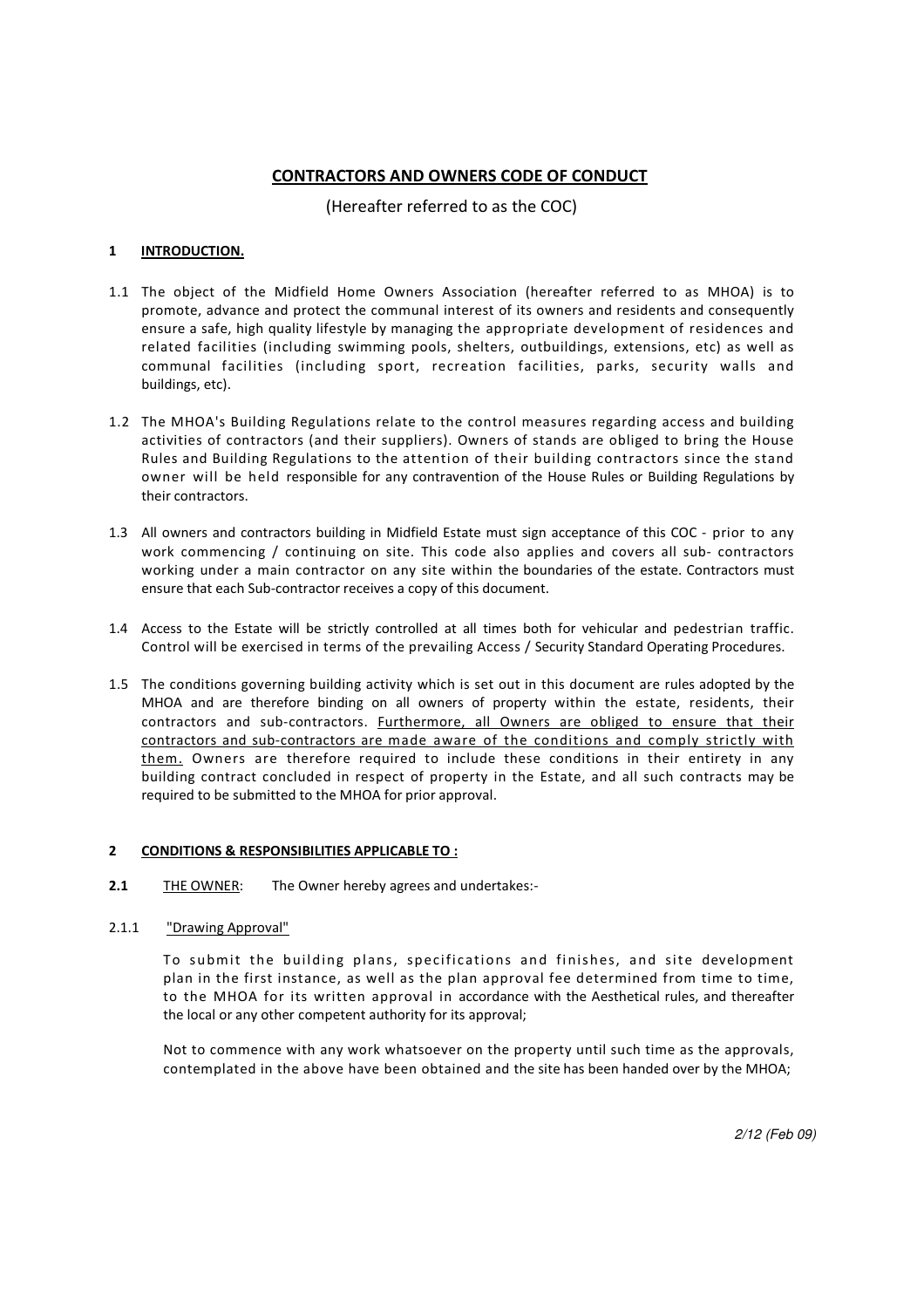## 2.1.2 "As Built Drawings"

Not to allow any building work to continue until drawings for any proposed changes to the original approved plans have been approved by the MHOA Aesthetical Committee;

- 2.1.3 To complete (completion date being the issuing date of the MHOA Occupation Certificate) the house and outbuildings and landscaping on the property within 12 (twelve) months of the date of commencement of building (building commencement date is defined at the date of signature of this document); failing which a penalty will be added to the monthly levy to the amount tabled in Annexure D;
- 2.1.4 That the conditions of these clauses will mutatis mutandis apply in respect of any further alterations, additions, walls, fencing, facade treatments, pools, signage etc which the Owner may wish to erect on the property;
- 2.1.5 That all construction is to comply with such conditions as which the National Building Regulations, Ekurhuleni Metropolitan Municipality regulations and/or the National Home Builders' Registration Council, imposes in respect of the property or construction thereon;
- 2.1.6 To ensure that the contractor/s employed by the Owner signs and complies with all the conditions of the COC;
- 2.1.7 That any breach by the Owner's contractor of its obligations in terms of the COC is and remains the responsibility of the Owner, and will be regarded as a breach by the Owner;

### 2.1.8 That the Owner shall not be entitled to take physical occupation of any nature of the dwelling before an occupation certificate has been issued by the MHOA; (refer to clause 5);

- 2.1.9 The MHOA reserves the right to deny occupation of any house/structure if the provisions of any of the clauses of this document have not fully been adhered to. Financial penalties and/or other measures as determined by the HOA and Midstream Electrical Supplies can be implemented against transgressors;
- 2.1.10 The Owner will ensure that all Contractors are deregistered from the stand within 5 (five) working days after obtaining an occupation certificate or immediately after any remedial work has been completed, whichever occurs first.

## 2.2 THE CONTRACTOR / PROJECT MANAGER / OWNER BUILDER

The Owner must ensure that the Contractor or Project Manager used to conduct any form of building activity on the Property, complies with the following criteria, namely:-

- 2.2.1 All contractors and their staff are registered (by means of finger prints and original South African Identity Documents) on the Estate's Security Access system.
- 2.2.2 All contractors and their staff submit themselves to a South African Police Services criminal clearance at the request of the MHOA.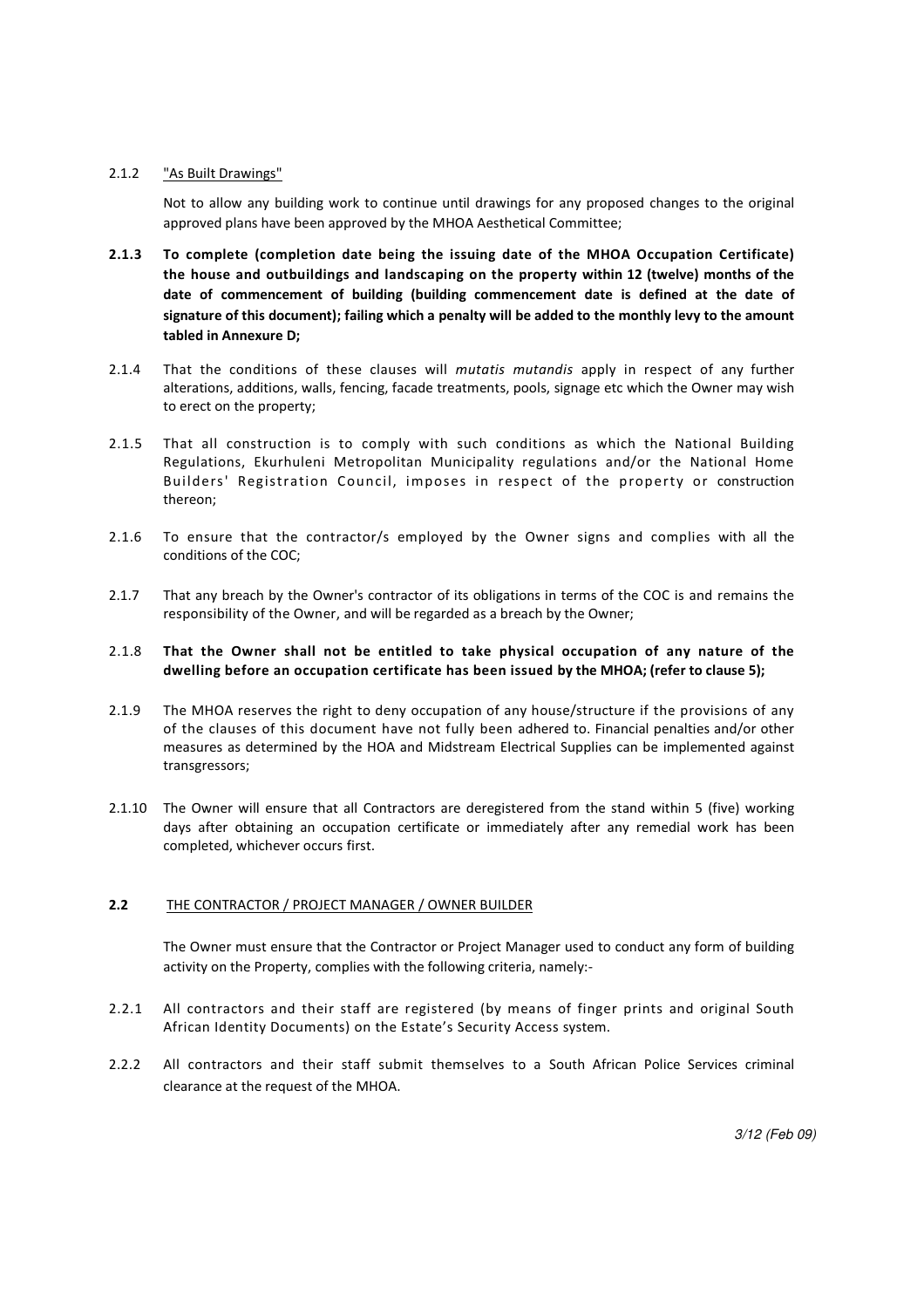- 2.2.3 All contractors ought to be in possession of an approved Health & Safety Plan as required in terms of the Occupational Health & Safety Act (No 85 of 1993) for each stand.
- 2.2.4 All specialist contractors employed directly by the Owner, whose appointment is not a sub-contract to the main Building Contractor, (Example: Home theater specialists, landscaping contractor, etc) must be registered on the MHOA security access control system. Following the same processes as the main Contractor or any other sub-contractor.
- 2.2.5 The Owner / Contractor will not be allowed to commence with any building works on the Property unless they are in possession of all the above-mentioned registration certificates / documentation.

### 2.2.6 The Owner / Contractor will not be allowed to store any building material, proper filling, sheds or toilet on a site before the COC is signed.

On application the MHOA can at its sole discretion give the Owner / Contractor a 3-month permit to store the above mentioned on the site, provided that the COC is signed while the permit is valid.

If the permit expires and the COC has not been signed, the Owner / Contractor has 7 (seven) days to remove the above-mentioned otherwise it will be removed by the HOA for the Owners account. No extensions will be granted.

## 3 PROCEDURE FOR SITE HANDOVER AND TO COMMENCE WITH CONSTRUCTION

The following procedure must be followed for Site Handover (3.1) and before Construction (3.2) may commence:-

3.1 The Owner or his Contractor / Project Manager, must give the Midfield Aesthetical Office at least 2 working days written notice of his request for a Site Handover Certificate (Annexure A).

 The purpose of this certificate is to grant the Owner's Contractors limited access to the stand for purposes of preparing the site for construction such as surveying the site, open services connections, exposing and identifying corner beacons, etc.

## No sub-contractors boards or other advertising of any nature whatsoever are allowed.

The following must be met before a Site Handover Certificate is issued by the MHOA.:

- 3.1.1 All working plans including building, storm water management and landscaping (where applicable) must be approved by MHOA and/or the local authority;
- 3.1.2 In the event that the access crosses a completed paved walk way, the required protection will be installed prior to building commencement - details available from the Aesthetical Office;
- 3.1.3 All water, sewer and electrical (if required) connections/applications must be completed by the relevant authorities or parties;
- 4/12 (Feb 09) 3.1.4 The Owner of the stand has paid a building deposit, as listed in Annexure D. This amount will be held free of interest by the MHOA. This deposit will be used to remove any rubble or make good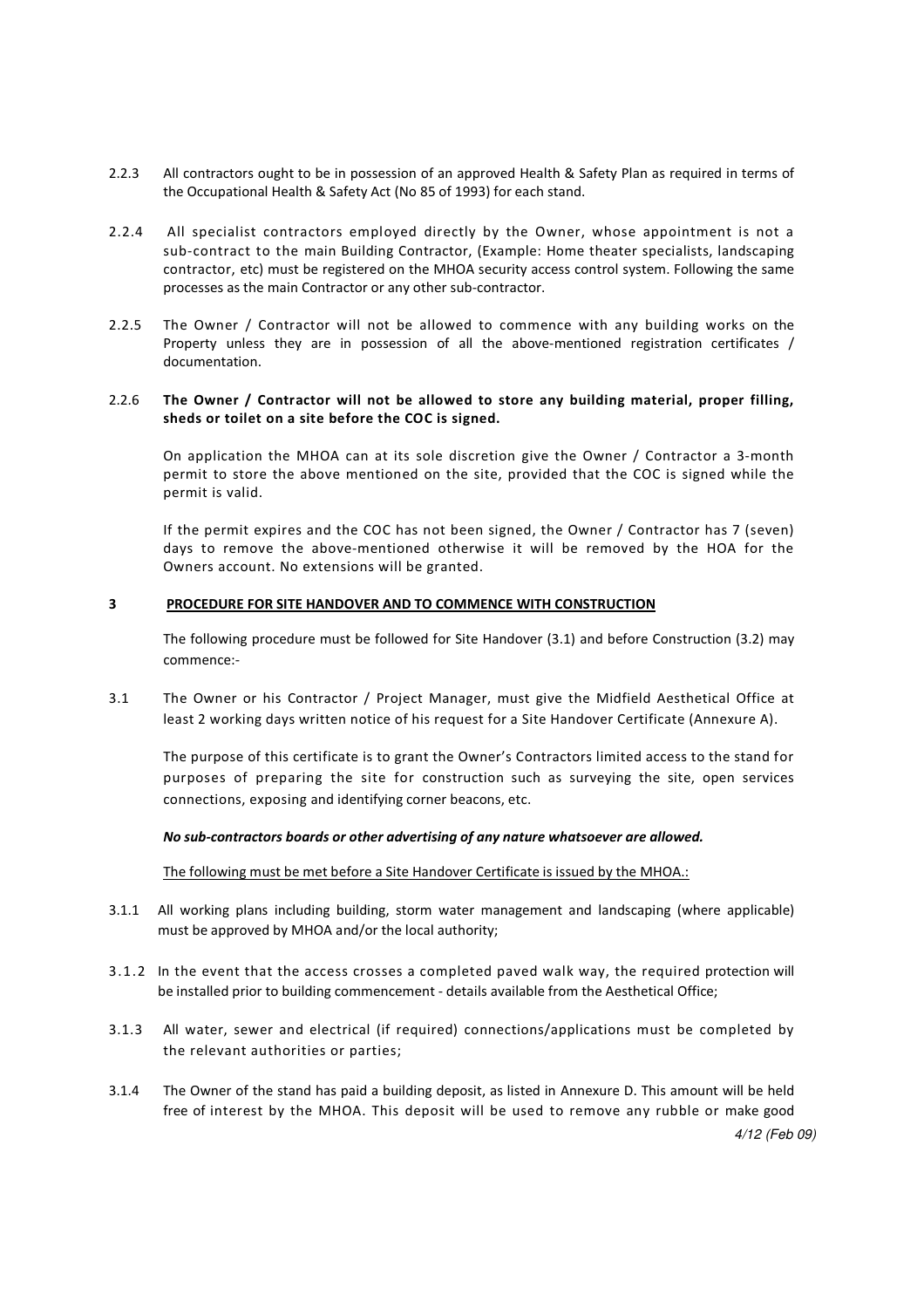any damage caused by the Owner's builder, for example kerbing, landscaping or any other common property damaged during the construction period.

- 3.1.5 The building deposit shall be refunded into the Owners levy account, or the Owner's nominee's account, 10 (ten) working days after the MHOA occupation certificate has been issued, provided that there was no breach or non-performance to remove builder's rubble or any damage caused by the contractor, sub-contractors or suppliers.
	- 3.2 The owner, or his Contractor / Project Manager, must give the Midfield Aesthetical Office at least 2 working days written notice of his intention to Commence with Construction. A "Building Commencement meeting" will be scheduled by the Midfield Aesthetical Office.

A Building Commencement Certificate (Annexure B) will be issued if the following conditions are complied with at the meeting. These conditions must remain in place for the duration of the building project.

- 3.2.1 A Chemical Toilet (or water flush system) must be on site. No toilets or sheds will be allowed on the sidewalks / pavements. A sturdy lockable shed must be erected and the site number must be clearly visible.
- 3.2.2 Provision must be made for the continuous removal of building rubble and other waste. A skip is recommended at all times, but is compulsory after the building period expired. Contractors will be fined for building rubble or other debris that is dumped or blown to adjacent stands, sidewalks or private open spaces.
- 3.2.3 The location of the driveway, as indicated on the site plan, must be clearly marked and this will be the only access onto the site unless, prior written approval was obtained for special deliveries.
- 3.2.4 In the event of the site bordering onto any green areas etc, special care must be taken to not cause any damage to or to encroach into these areas. No rubble / building materials may be stored in a green area under any circumstances.
- 3.2.5 In the event where a house is occupied and the deposit relates to renovations, additions, or other works on site, the deposit will be released after inspection of the completed works by the MHOA stating that there was no breach or non-performance to remove builder's rubble or any damage caused by the contractor, sub-contractors or suppliers.

#### 4 SITE & OPERATIONAL PROCEDURES

The Contractor hereby agrees and undertakes:-

- 4.1 Contractor activity and/or delivery of material are only allowed access to the Estate during the following "building time" hours: Mondays to Fridays - 06h30 to 18h00 and Saturdays from 06h30 to 15h00. No contactors are allowed to be in the Estate after these hours.
- 4.2 No after hour work will be permitted without MHOA's prior written approval. Such approval must be obtained 48 hours days before the time that overtime work might be required.

5/12 (Feb 09)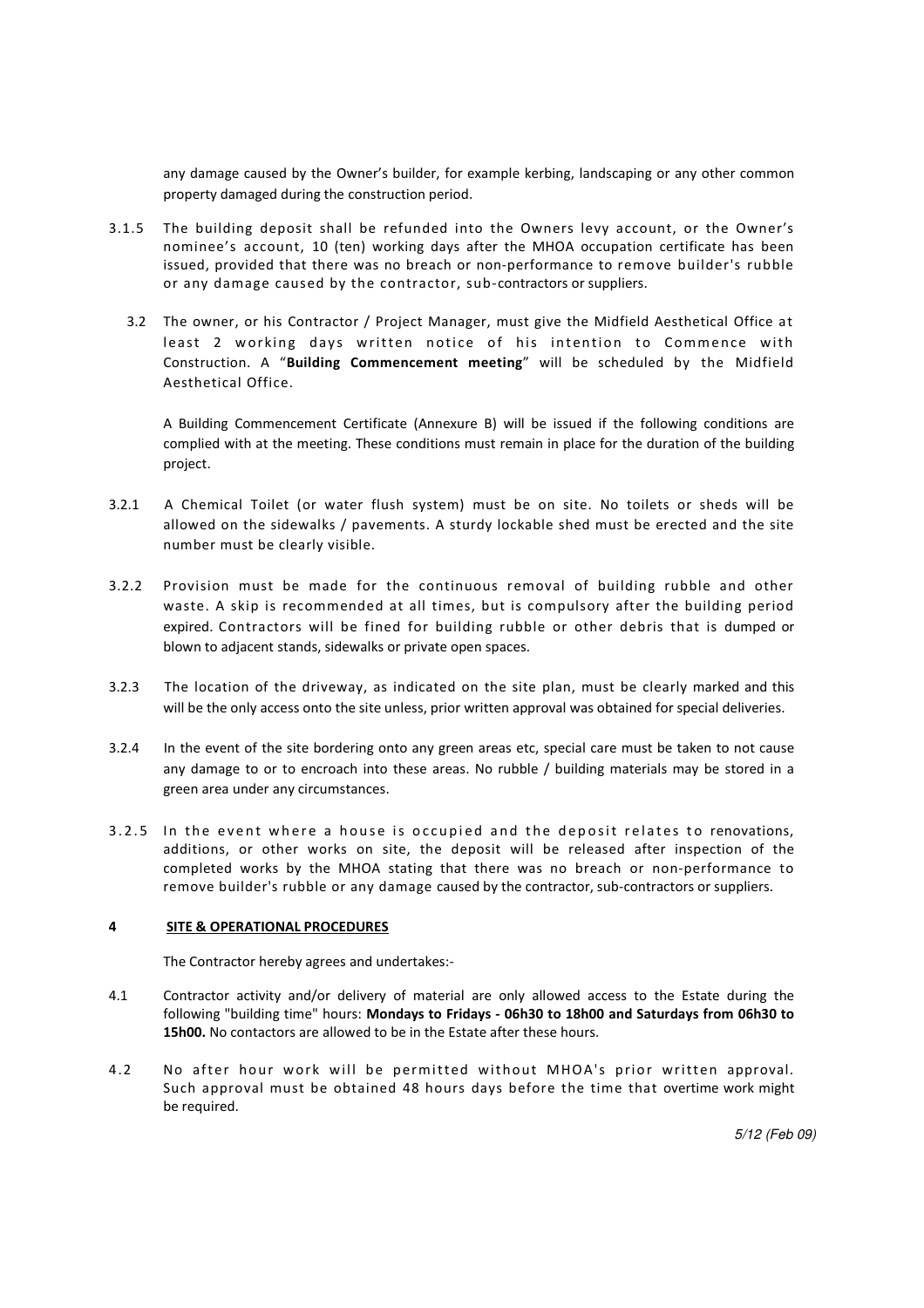- 4.3 No night watchmen are permitted on any site unless they are registered with PSIRA, are removed from site during daytime and adhere to other Security procedures. The Security Manager is the only person authorized to register a night watchman.
- 4.4 No contractor activity and/or delivery of materials are permitted on Sundays, Public Holidays and during the December builder's break, (from the Friday before 16 December until the first Monday in January) as these days are viewed as "private time".
- 4.5 No loitering of workers, excessive parking of vehicles, dumping or storage of rubble will be allowed outside of the building stand.
- 4.6 The site must be kept as clean as possible of building rubble, with regular cleaning taking place during building operations. Under no circumstances may any building material or rubble be stored on adjacent stands, unless prior written approval was granted by both the stand owner as well as the MHOA.
- 4.7 Where materials are off-loaded by a supplier encroaching onto a paved walk way or the roadway, these materials must be moved onto the site by the Contractor. No material must be allowed to remain on the roadway or paved walk way and it is the Contractors and Owners responsibility to clean the road or walk way of all such materials.

The same applies to sand or rubble-washed or moved onto the road during building operations. This must be cleaned on a daily basis as spillages occur, but before 17:00 daily.

- 4.8 The Owner shall be responsible for damage to kerbs and/or plants on the sidewalks and/or damage to private or Estate property. The building deposit will be used to make good of any damages caused.
- 4.9 Storage and removal of site refuse, litter and rubbish must be very carefully controlled throughout the whole development. The Contractor shall provide a skip facility (in accordance with clause 3.2.2) for rubbish disposal and ensure that the workers use the skip provided and that the rubbish is removed regularly and not burnt on site as the site is a smoke free zone. Skips must be covered with a net to ensure that paper and other items are not blown out of the skip.
- 4.10 Sub-contractors appointed to remove building rubble must be able to provide the Owner /Main-contractor with proof that the rubble is disposed of in a legal and environmentally friendly manner. (An affidavit from the Contractor can be considered proof).
- 4.11 The contractor, sub-contractor may be denied access to (or prevented of egress from) the Estate, should the site not be kept clean to the satisfaction of the MHOA.
- 4.12 The contractor must take special care with the storage, handling and transport of all materials that could adversely affect the environment on the Estate. Any spillage of any materials on the Estate must be repaired and cleaned up. The necessary precautions to prevent pollutions, contamination or noise nuisance to adjoining areas must be taken at all times. Any contraventions will be dealt with as in accordance to the Estate rules.
- 4.13 The contractor shall provide chemical toilets or water flush system (at a ratio of one toilet per 15 workers) and washing facilities for all his workers, properly screened, before any building activities commences.

6/12 (Feb 09)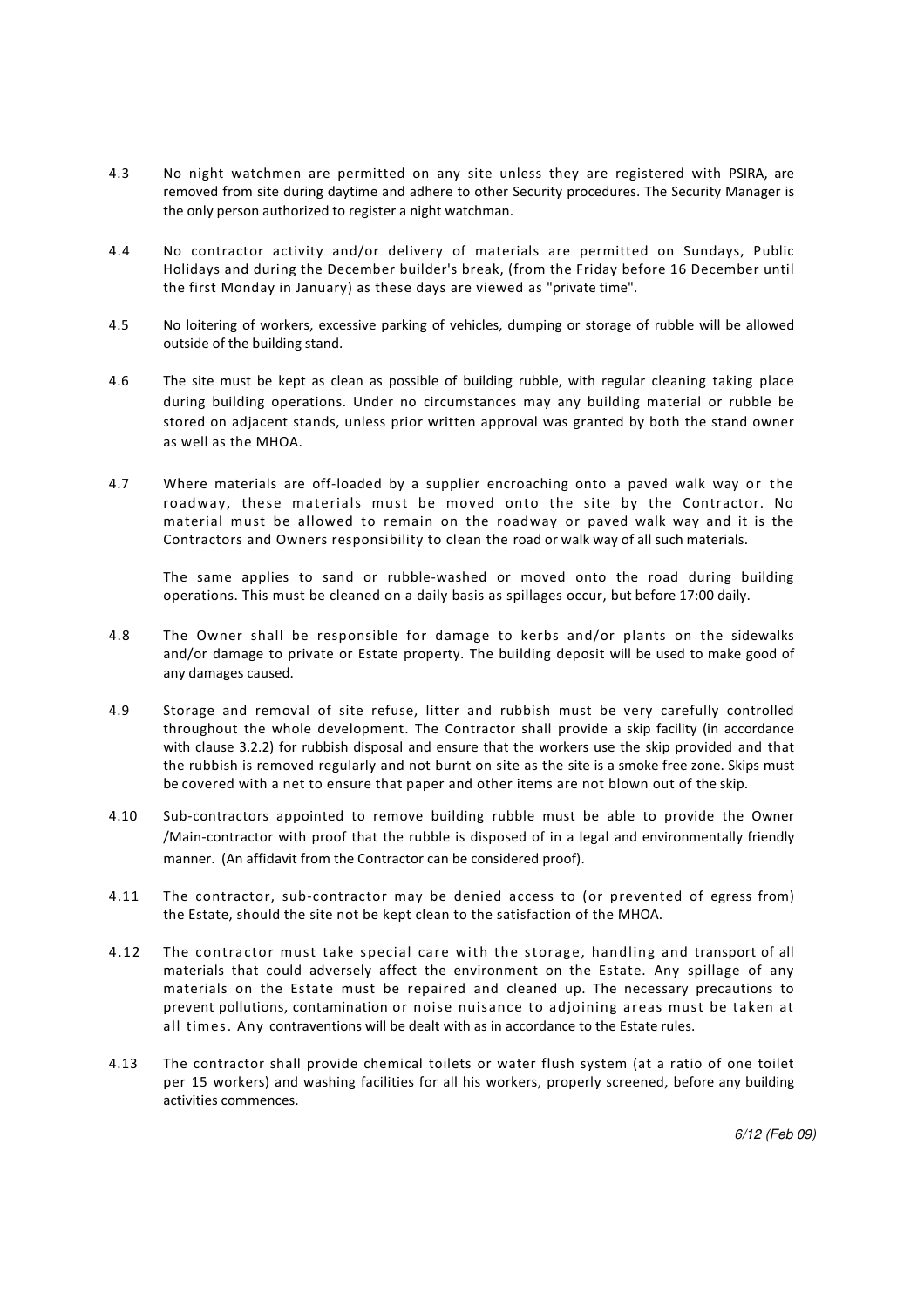- 4.14 No burning of refuse or building materials will be allowed in the Estate.
- 4.15 No concrete, dagha, cement or such may be temporally stored, mixed or prepared on any of the roadways, curbs and paved walkways.
- 4.16 Any incident or damage to HOA assets that occurs must be reported immediately to the Midfield Security Control Room. Incidents that must be reported is such as;
	- Security breach
	- Damage to infrastructure (water meters, water pipes, road surface, signage, kerbs, boundary wall and fence, streetlights and furniture, etc.)
	- Vehicle accidents
	- Damage to the environment
	- Breach of any of the Estate Rules, etc.

## 5 ISSUING OF OCCUPANCY CERTIFICATE

An Owner shall not be entitled to take physical occupation of any nature of the dwelling before an occupation certificate has been issued by the MHOA. The MHOA will issue an occupancy certificate subject to:

- 5.1 The MHOA must be satisfied that the works on the property have been completed in accordance with the approved building plans and landscaping plans.
- 5.2 All items on Annexure "C" (Final Aesthetical Inspection) must be completed before a final inspection can be booked. The first and a second (if applicable) inspection are covered in the plan approval fee. There after re-inspection fees will be levied.

## 6 SECURITY AND ACCESS CONDITIONS

In addition to the conditions set out in the Security & Access Protocol, the following conditions must be adhered to:

- 6.1 The contractors/sub-contractors/ suppliers must comply with the security regulations as amended from time to time and more fully set out in the Security Standard Operating Procedures. These rules include the policy in terms of which all staff must be registered on the biometric access system.
- 6.2 All contractors, sub-contractors and their workers must enter the Estate through the designated turnstiles (excluding drivers), whether arriving in vehicles or on foot, and must strictly adhere to the Security Standard Operating Procedures in force at the time.
- 6.3 Contractors / sub-contractors will only be given access to the site by prior arrangement by the main contractor / owner builder and fall under the same procedures mentioned above.
- 6.4 No excessive parking of vehicles will be permitted on the roads and no parking on vegetation / landscaped areas, grassed sidewalks will be allowed. Vehicles are not to obstruct traffic nor damage vegetation. Damage to any vegetation or infrastructure will be dealt with in term of the Fines Policy. (Overflow vehicles can be parked at the temporary parking areas allocated by the Security Manager).
- 7/12 (Feb 09) 6.5 The maximum speed within the Estate is limited to 30km/h. Speed trapping will be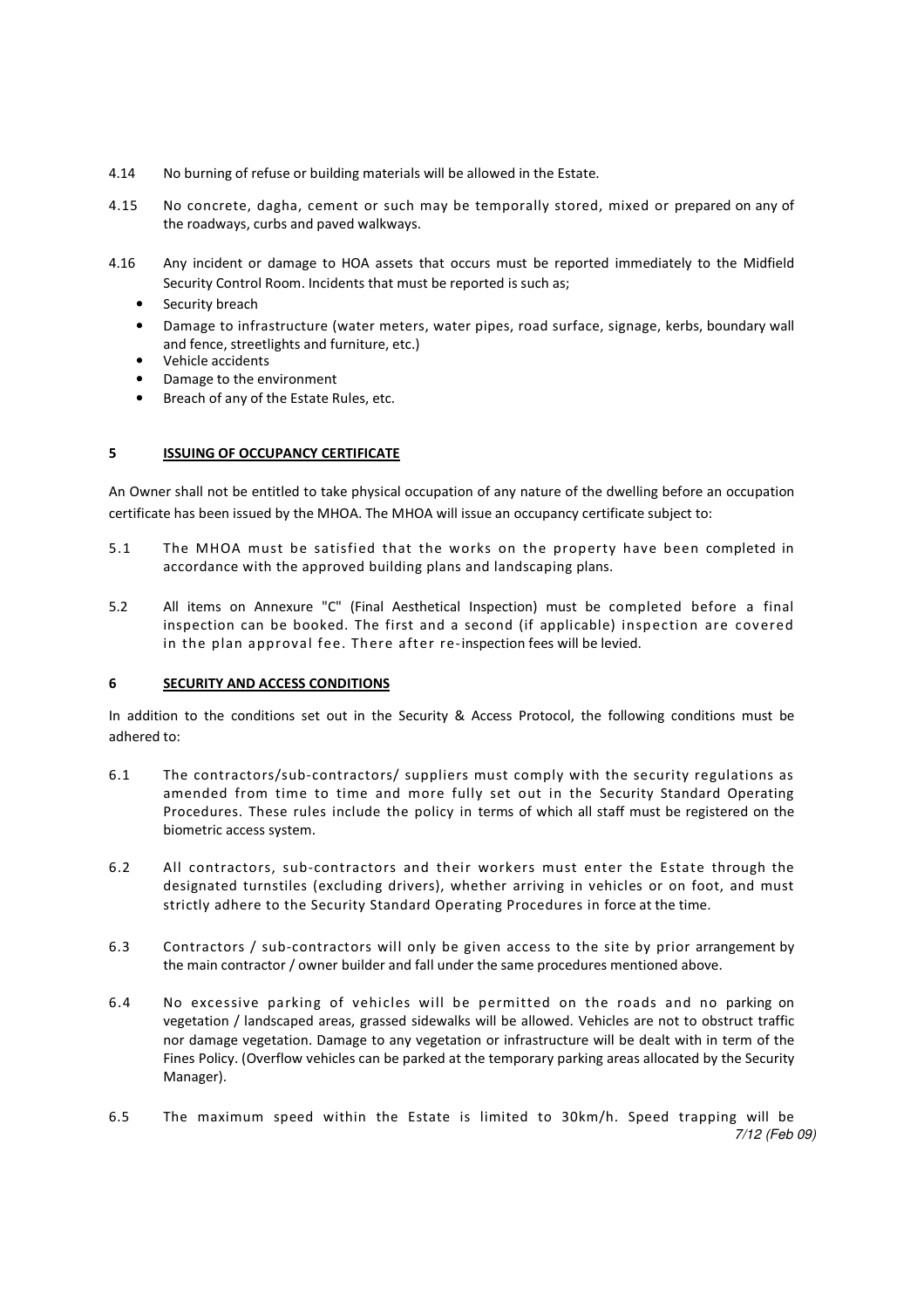undertaken from time to time to calm traffic and perpetrators will be fined in accordance with the Fines Policy

6.6 Labour must be employees of the contractor / sub contractor and only under limited circumstances will casual labour be allowed on site. This shall be at the sole discretion of the MHOA.

People presenting false Identify Documents for registration or any other purposes will be handed over to the South African Police Services and the false documents will be confiscated.

- 6.7 No contractor personnel will be allowed to roam the Estate by foot or remain in the Estate outside of "building time" hours. Contractors are only allowed to walk directly from the gate to the building site and back or to the authorised kiosks to buy food.
- 6.8 The Owner of the stand guarantees and undertakes to ensure that the contractor registers all the contractor's personnel and labourers with the Estate security, which will include the completion of any documents, the giving of all registration and identification numbers as required by the MHOA from time to time.
- 6.9 Should the MHOA have any concern with the conduct of the contractor and/or subcontractor, the MHOA may rectify as deemed necessary and/or reserve the right to suspend building activity until such undesirable conduct is rectified, which it may do at any time and without notice, and without recourse from the Owner and/or contractor and/or sub-contractor.

## 7 SUPERVISION & INSPECTIONS

- 7.1 MHOA reserves the right to inspect all sites at any time and the right to access may not be denied to an official of the MHOA or a representative such as security officials.
- 7.2 Inspections particularly prior to weekends and public holidays will be made to ensure that the sites are left in good and neat order and that all safety precautions have been taken if necessary.

#### 8 LEGAL STATUS

- 8.1 The rules and regulations governing building activities as set out in this document are binding on all Owners, their contractors and sub-contractors. All Owners are obliged to ensure that their building contractors and sub-contractors are made aware of these rules and that they are strictly adhered to.
- 8.2 Owners are accordingly required to include these rules in their entirety in any building and architectural contract. A signed copy of the Builders Code of Conduct with all annexures must be submitted to the MHOA prior to any commencement of any construction activity.
- 8.3 The MHOA reserves the right to suspend any building activity in contravention of any of the conditions and does not accept claims for any losses sustained by an Owner, contractor or sub-contractor as a result thereof.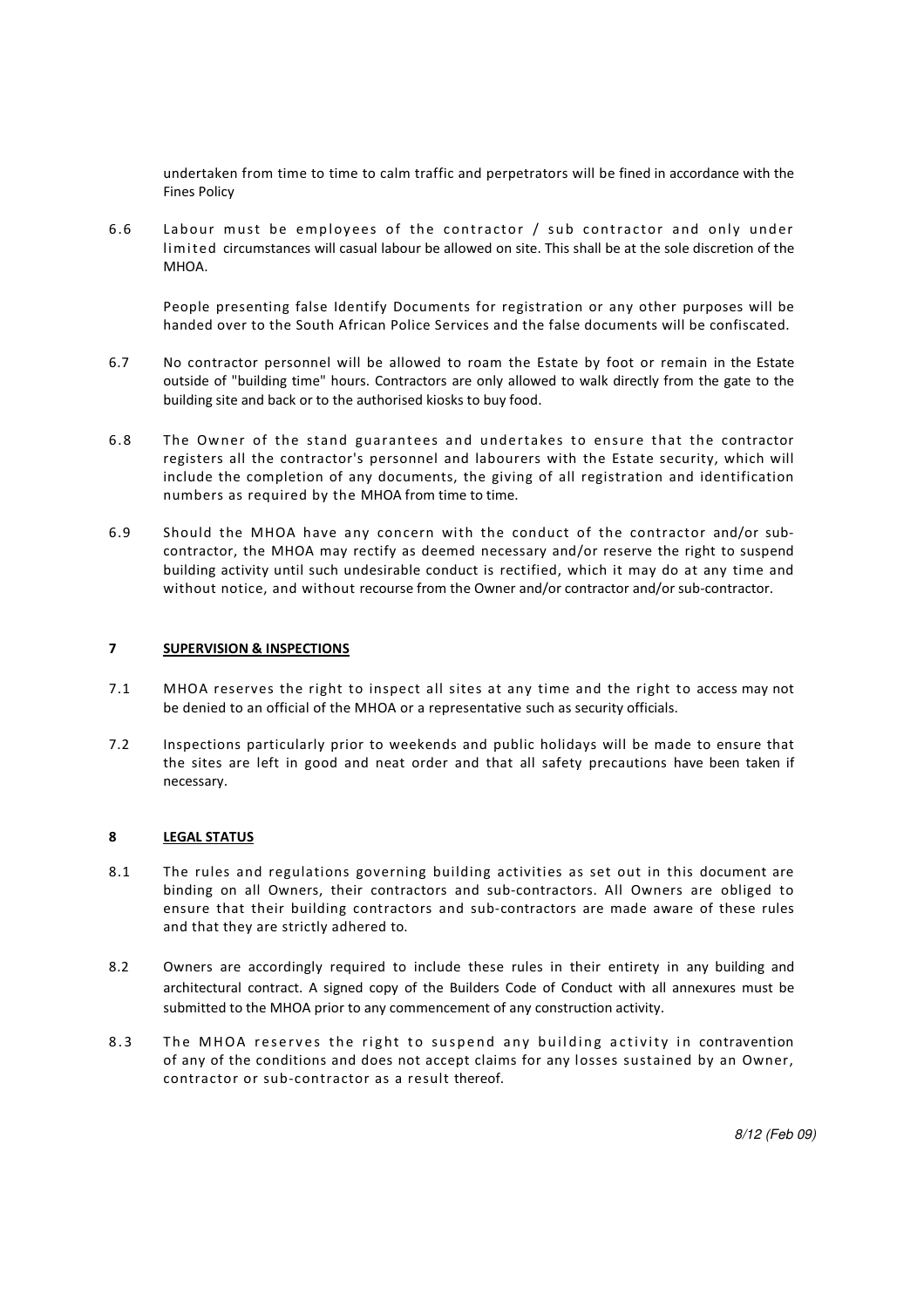| Issued in terms of the Memorandum and the Articles of Association of the Midfield Home Owners Association. |                                                                                         |  |                                                                                                                                 |                                                                                                                             |
|------------------------------------------------------------------------------------------------------------|-----------------------------------------------------------------------------------------|--|---------------------------------------------------------------------------------------------------------------------------------|-----------------------------------------------------------------------------------------------------------------------------|
|                                                                                                            |                                                                                         |  |                                                                                                                                 |                                                                                                                             |
|                                                                                                            |                                                                                         |  | SITE ____________________________                                                                                               |                                                                                                                             |
|                                                                                                            | Signed at Midfield Estate on this ______ day of _________________________________200___ |  |                                                                                                                                 |                                                                                                                             |
|                                                                                                            |                                                                                         |  |                                                                                                                                 |                                                                                                                             |
|                                                                                                            | NAME OF OWNER                                                                           |  | SIGNATURE                                                                                                                       |                                                                                                                             |
|                                                                                                            | NAME OF CONTRACTOR                                                                      |  | SIGNATURE                                                                                                                       |                                                                                                                             |
|                                                                                                            | <b>NAME OF COMPANY</b>                                                                  |  | <b>WITNESS</b>                                                                                                                  |                                                                                                                             |
| out therein.                                                                                               |                                                                                         |  | Feb 09). We have read the document and understand the content thereof; we herewith agree to abide by all the conditions set     | We hereby acknowledge that we have received the latest version of the Owners and Contractors Code of Conduct (7 pages dated |
|                                                                                                            |                                                                                         |  | <b>CONTACT NUMBERS</b>                                                                                                          |                                                                                                                             |
| 1.                                                                                                         | OWNER                                                                                   |  |                                                                                                                                 |                                                                                                                             |
|                                                                                                            | $(a)$ Tel:                                                                              |  |                                                                                                                                 |                                                                                                                             |
|                                                                                                            | $(b)$ Cell:                                                                             |  |                                                                                                                                 |                                                                                                                             |
|                                                                                                            | Fax :<br>(c)                                                                            |  |                                                                                                                                 |                                                                                                                             |
|                                                                                                            | e-mail address :<br>(d)                                                                 |  |                                                                                                                                 |                                                                                                                             |
|                                                                                                            |                                                                                         |  |                                                                                                                                 |                                                                                                                             |
| 2.                                                                                                         | CONTRACTOR<br>Tel:<br>(a)                                                               |  |                                                                                                                                 |                                                                                                                             |
|                                                                                                            | Cell:<br>(b)                                                                            |  |                                                                                                                                 |                                                                                                                             |
|                                                                                                            | (c)<br>Fax:                                                                             |  |                                                                                                                                 |                                                                                                                             |
|                                                                                                            | e-mail address :<br>(d)                                                                 |  |                                                                                                                                 |                                                                                                                             |
|                                                                                                            |                                                                                         |  | Note : A telephone number [(a) or (b)] as well as a contact number for notices [(c) or (d)] are required for both the owner and |                                                                                                                             |
| contractor                                                                                                 |                                                                                         |  |                                                                                                                                 |                                                                                                                             |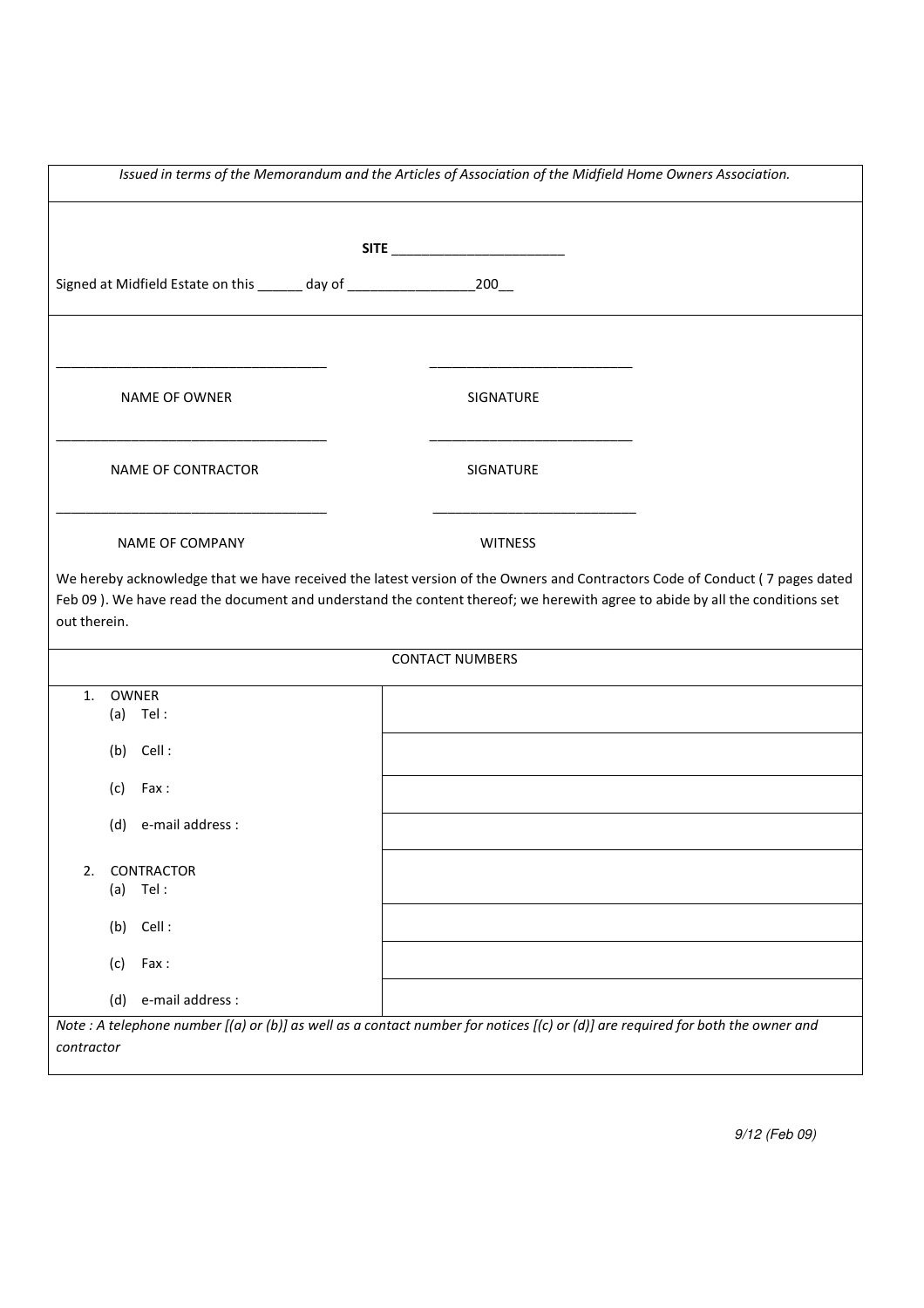## "Annexure A"



#### SITE HANDOVER CERTIFICATE

The purpose of this document is to grant initial access to the stand for purposes of preparing the site for construction such as surveying the site, open services connections, exposing and identifying corner beacons etc.

|                                                  |               | <b>STAND NO</b> |
|--------------------------------------------------|---------------|-----------------|
| <b>OWNER</b>                                     | <b>NAME</b>   |                 |
|                                                  | <b>TEL NO</b> | <b>FAX</b>      |
|                                                  | <b>E-MAIL</b> |                 |
| <b>CONTRACTOR</b>                                | <b>NAME</b>   |                 |
|                                                  | <b>TEL NO</b> | <b>FAX</b>      |
|                                                  | <b>E-MAIL</b> |                 |
| <b>ARCHITECT / SENIOR</b><br><b>TECHNOLOGIST</b> | <b>NAME</b>   |                 |
|                                                  | <b>TEL NO</b> | <b>FAX</b>      |
|                                                  | <b>E-MAIL</b> |                 |
| <b>PROJECT MANAGER</b><br>(if applicable)        | <b>NAME</b>   |                 |
|                                                  | <b>TEL NO</b> | <b>FAX</b>      |
|                                                  | <b>E-MAIL</b> |                 |

The Owner herewith acknowledges that it is his responsibility to ensure the following:

- all working plans including building, storm water management and landscaping (where applicable) must be approved by Midfield HOA and the local authority;
- the corner beacons must be identified and be protected throughout the construction period;
- the footprint and actual house position, as well as the driveway and cadastral boundary must be clearly identified and marked;
- all services must be clearly identified and protected;
- application for water meters and electrical services must be submitted to the relevant authorities. Before occupation the owner must apply for permanent electricity and cannot occupy the house on "builders electricity"
- that the house is not occupied before the HOA Occupation certificate is issued;
- the house must be completed within 12 months of signing the Owners and Contractors Code of Conduct, failure to comply with this will attract financial and other penalties.

| OWNER'S<br>TI IDE<br>SIGNAT<br>'UNL<br>______ | $  -$<br>۵Δ. |
|-----------------------------------------------|--------------|
|                                               |              |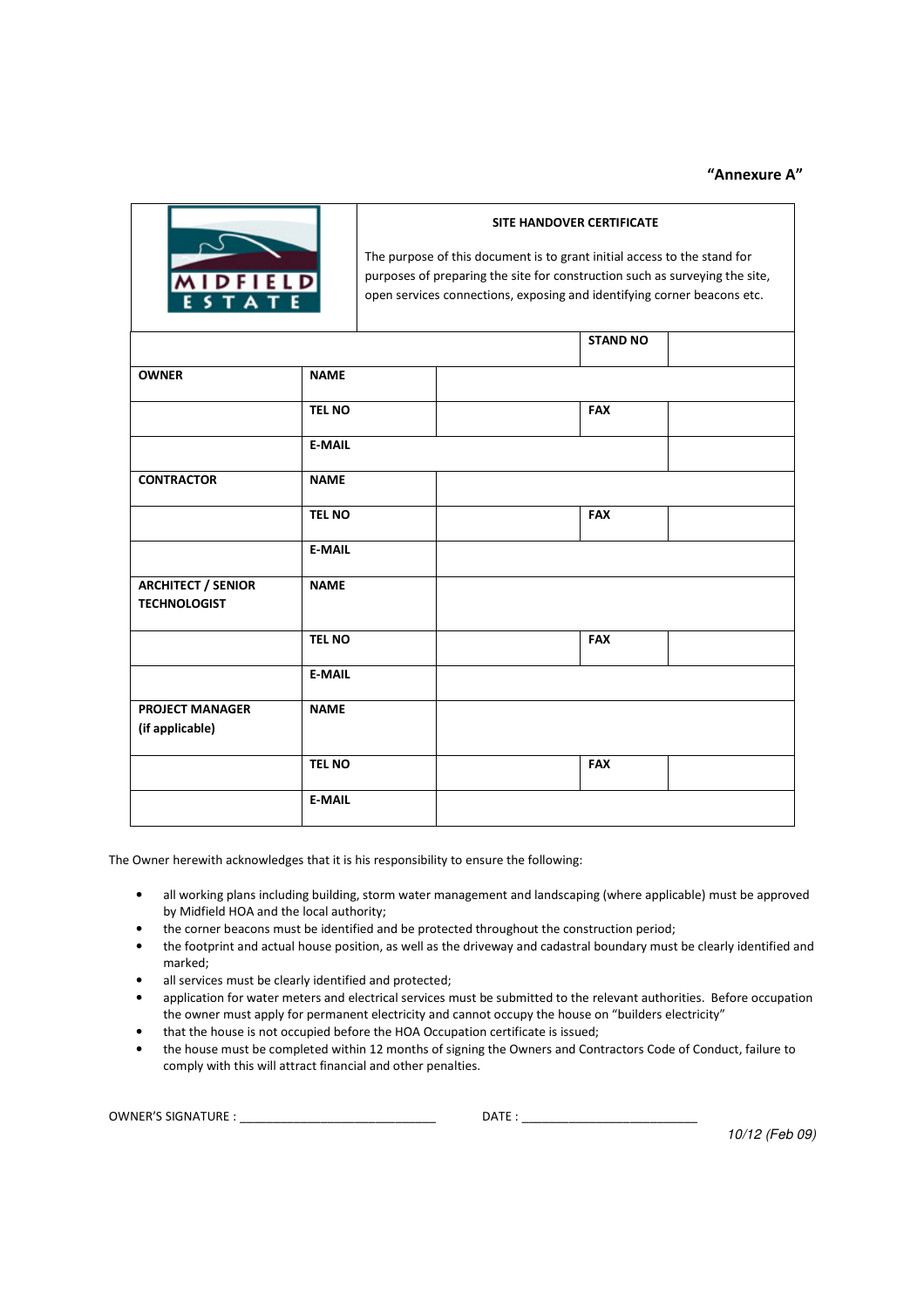" Annexure B"



# BUILDING COMMENCEMENT CERTIFICATE

(meeting on site)

## Information to be provided

The owner shall give the Midfield Aesthetical Office (AO) at least 2 days notice of his / her intent to start building, and provide the following information with the notice, before commencement:

| Ser no         | <b>Pre-condition</b>                                                                        | Yes | <b>No</b> |
|----------------|---------------------------------------------------------------------------------------------|-----|-----------|
| $\mathbf{1}$   | Site Handover certificate, signed by the Owner                                              |     |           |
| $\overline{2}$ | Confirmation that COC has been signed by both owner and contractor                          |     |           |
| 3              | Payment of the building deposit                                                             |     |           |
| 4              | No services (Sewer, Water, Electrical, E-tube, Lamppost, Fire Hydrant) in<br>driveways etc. |     |           |
| 5              | Toilet on site                                                                              |     |           |
| 6              | Shed on site                                                                                |     |           |
| 7              | Site number clearly visible                                                                 |     |           |
| 8              | No rubble on surrounding sites                                                              |     |           |

Signed

Owner Contractor

Building Commencement date :

\_\_\_\_\_\_\_\_\_\_\_\_\_\_\_\_\_\_\_\_\_\_\_\_\_\_ \_\_\_\_\_\_\_\_\_\_\_\_\_\_\_\_\_\_\_\_\_\_\_\_

Penalties applicable from :

Approval from HOA

11/12 (Feb 09)